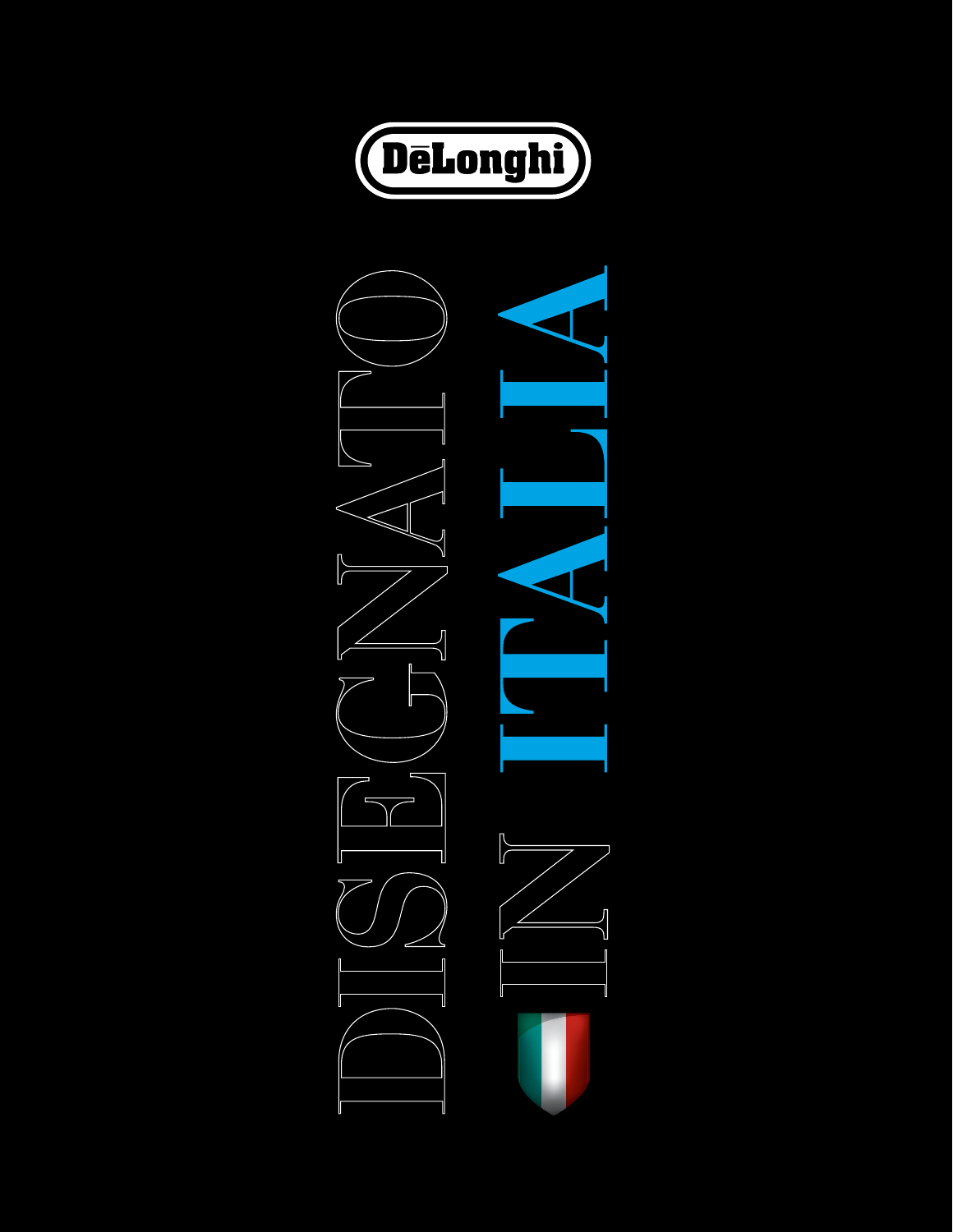# **Meet the Designers Behind the Designs**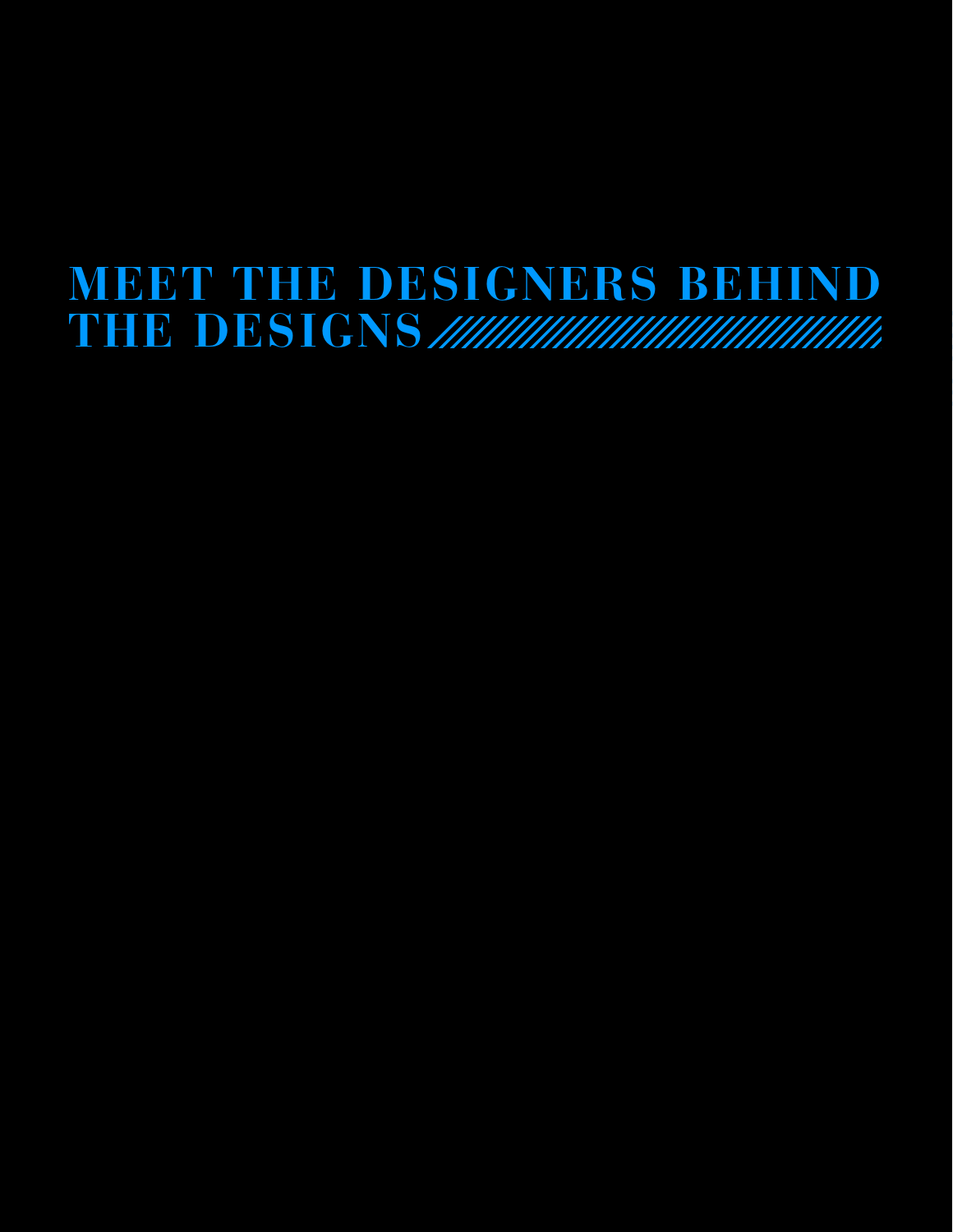

## **GIACOMO BORIN** Chief Design Officer, Int'l.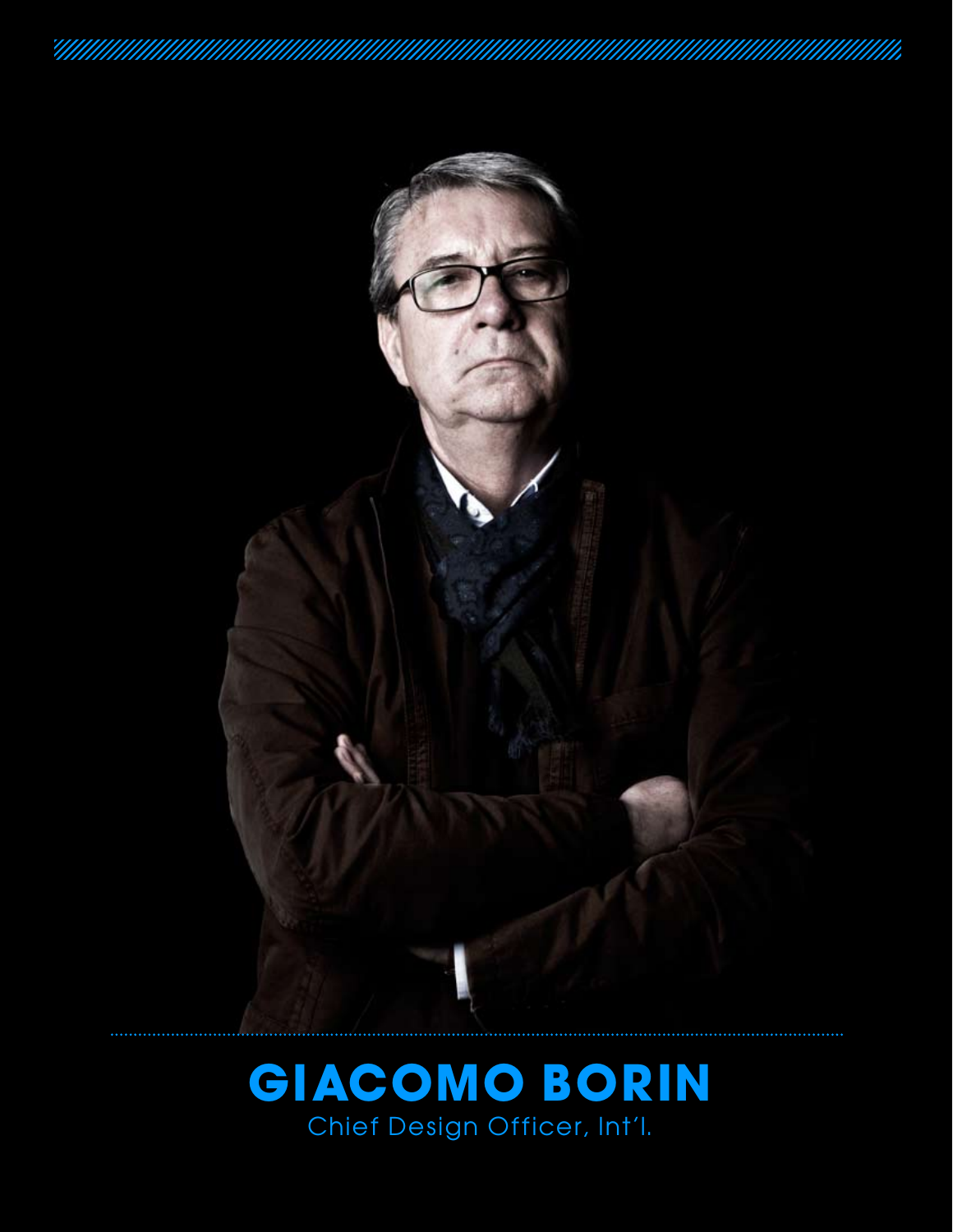### **GIACOMO BORIN, HEAD DESIGNER - DE'LONGHI S.P.A.**

### Describe De'Longhi's Design Philosophy:

It's an attitude more than philosophy. We're thinking about what's happening tomorrow. When you think about the home of tomorrow, we feel it will be very different than the home of today. Tomorrow's home will take you more into the past by including only essential objects. Many items in today's home will disappear as we know them. For example, televisions may no longer exist. Information may come to you in some other form that is more essential, such as the computer or the telephone.

#### Which De'Longhi products are you most proud of?

The one I haven't designed yet! Really, it's not about me being proud. It's about my team and my company feeling pride. To answer the question, the line we're currently working is one I'm very proud of. It conveys an opulent attitude with the use of basic materials such as steel and a streamlined form. Nevertheless, it is still approachable for most people.

#### What is it about the Italian culture that has created this focus on design?

It's in the Italian's DNA. In the 50's, there was a big industrial design movement in Italy that came out of architecture. Italian designers interpreted ordinary objects based on perspective, humanism, and values associated with Italy since the Renaissance, bringing beauty, function, power, and poetry to objects the were previously seen as strictly utilitarian. This interpretive approach overflowed to every aspect of the home.

#### How is Italian design different than in other parts of the world?

Italians are naturally curious. This curiosity, coupled with the fact that Italy is the epicenter for fashion, art, and creativity gives Italians a natural instinct for design.

#### What inspires a De'Longhi designer?

I think there are three main things that inspire us:

- 1. Observing the world around us We are continually taking cues from painting, fashion, art, and music to enrich our perspectives.
- 2. An avant-garde, forward-thinking attitude coming from the experiences we're surrounded with in the Venice region where De'Longhi is headquartered and where all our designers originate. The Biennale di Venzia, for example, provides an excellent opportunity to learn. This is a place where there is a continuous expression of art and design by the most advanced and innovative artists around the world. We are continually fascinated by what we see here every year.
- 3. Application Being able to express our observations in every day design projects allows us to have free reign with our creativity.

#### Describe De'Longhi's affiliations with design schools and design organizations:

De'Longhi invests heavily in design education. We were the first, along with Benetton & Electrolux to sponsor a school of design in Treviso, which belongs to the University of Architecture in Venice. This is located in Treviso because of the network of industries allowing designers to practice industrial design.

Also, we were the first, again with Benetton and Electrolux, to create a type of degree that has since been copied by many universities in Europe. This program requires industrial design students to have an internship in order to graduate, allowing them to be educated in the reality of every day industrial design. This system also gives De'Longhi first access to feedback and fresh perspective from these students.

In addition, we have affiliations with Politecnico of Milan, The Univ. of Architecture in Florence, the European Institute of Design of Barcelona, Madrid, Milan, and Torino and the Italian School of Design of Padua. We also collaborate with Institute of Design in Toronoto and have affiliations with industrial design firms in New York.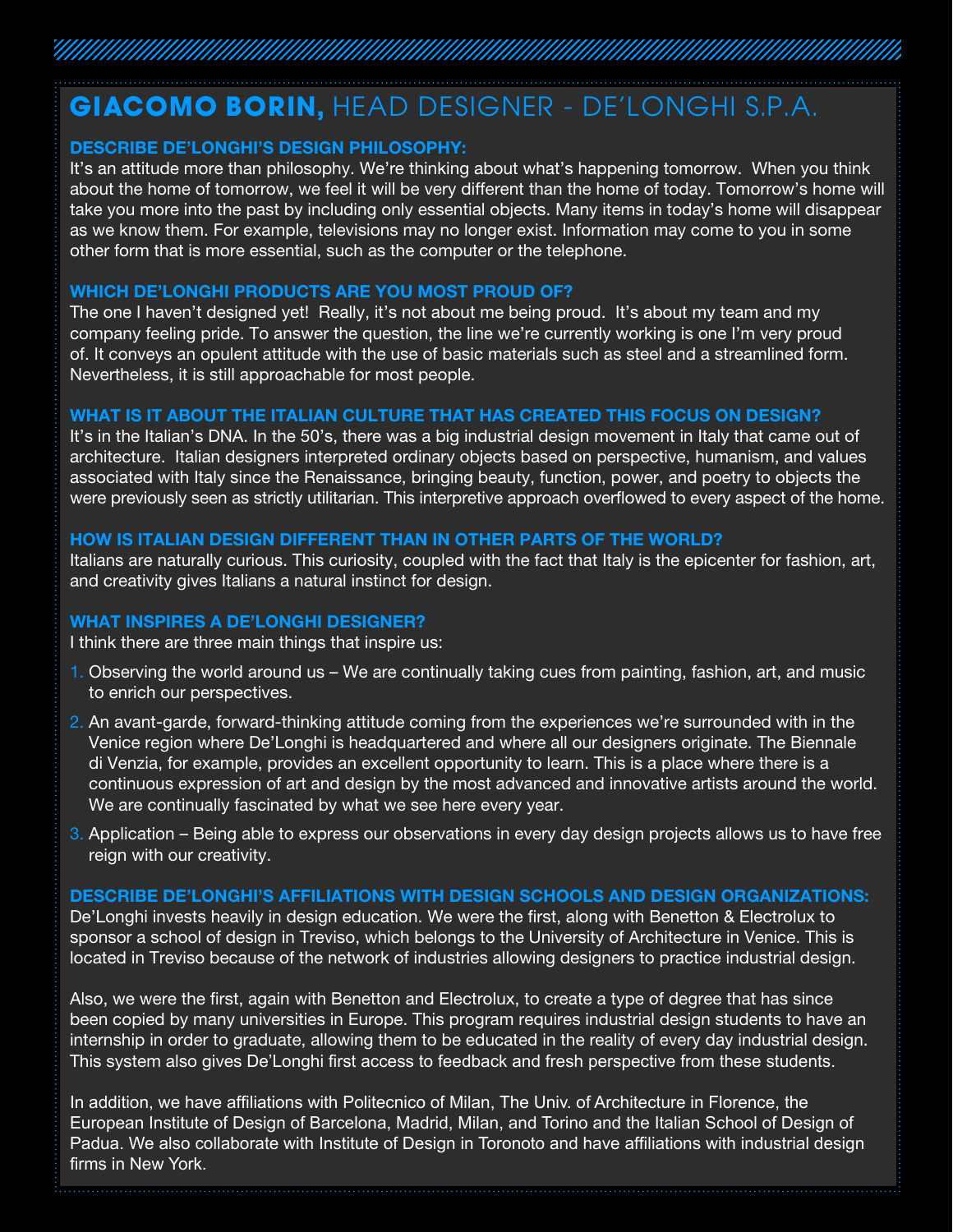

## **DARIO DE PRÀ** Senior Designer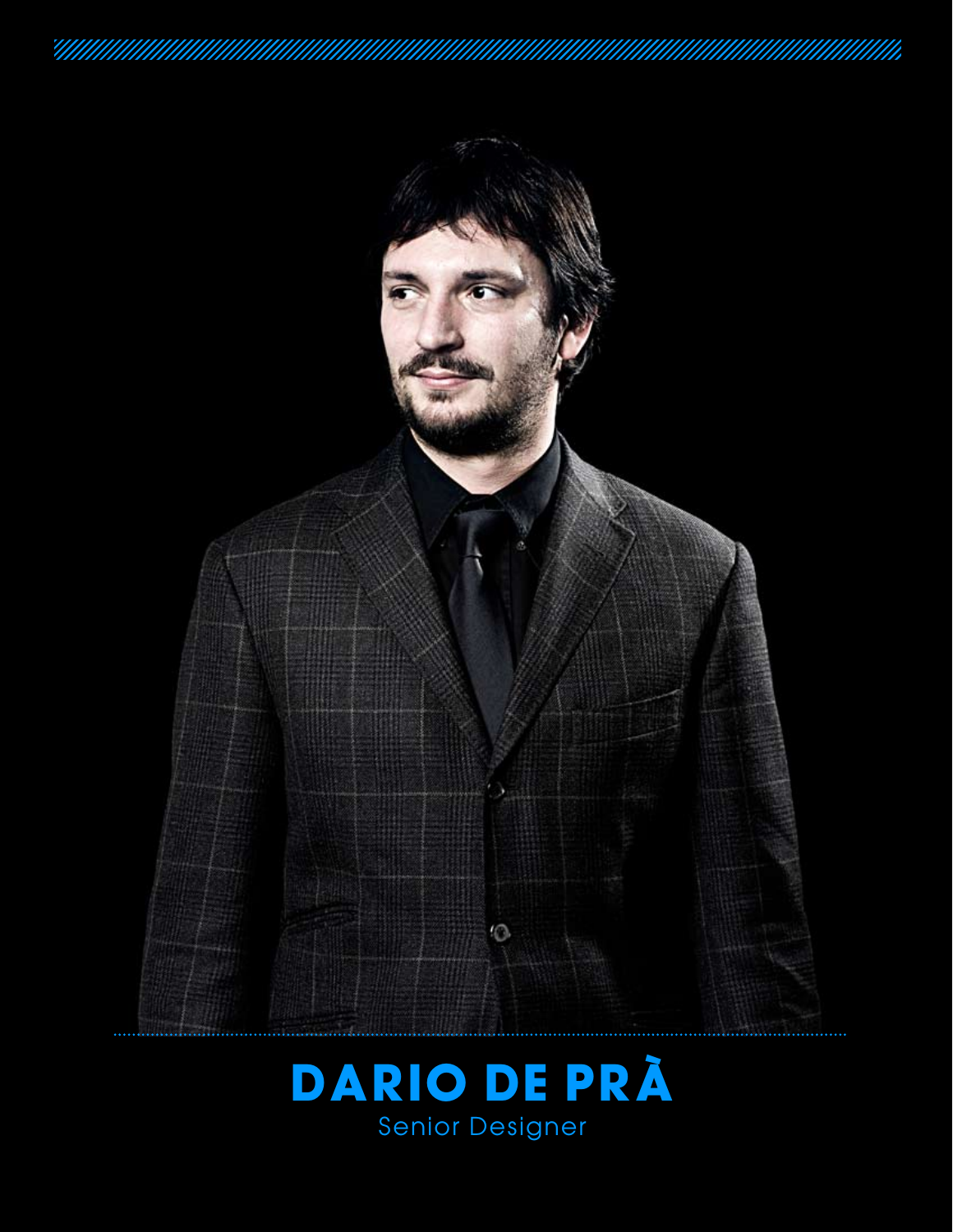### **DARIO DE PRÀ,** DESIGNER, SAILOR

AGE: 35 HOME TOWN: Mirano (Venice province)

### SCHOOL:

Industrial Design Degree from Universitá IUAV di Venezia, Faculty of Arts & Design.

### AWARDS OR SPECIAL RECOGNITIONS:

Red Dot design award 2007 and iF design award 2007 winner for the De'Longhi household juicer. Plus X Award 2005, Innovation section for the De'Longhi electric deep-fryer.

#### GREATEST ACHIEVEMENT CAREER-RELATED:

I've been invited to participate as a visiting professor by the most important Italian universities for Industrial Design: Politecnico Di Milano, Istituto Universitario Di Architettura Di Firenze, Istituto Universitario Di Architettura Di Venezia and The Scuola Italiana Design Di Padova.

#### GREATEST ACHIEVEMENT NOT CAREER-RELATED:

Reached the rank of SGT in the Italian Coast Guard during Italian Navy military service.

#### INSPIRATIONS:

I have a strong passion for the sea, sailing and boating as often as possible. Riding my motorcycle. Gardening. DIY manual work—it's a good way to relax my mind and help me think of new ideas.

#### WHY DID YOU BECOME A DESIGNER?

Every object, in both its shape and its function, is an interpretation of its creator. As a designer, everyday is an opportunity to improve this interpretation.

#### FAVORITE EXAMPLES OF GOOD DESIGN:

The BIC lighter and the umbrella, though common objects, were revolutionary when they were created and have remained unchanged for a century. The first Piaggio Vespa and the Fiat 500 are both excellent examples of good Italian industrial design. More recently, Swatch and Apple.

#### HOW DO YOU APPROACH A PROJECT?

I analyze products to understand why they are made in that way. What were the goals they had to achieve? What is the purpose, not only from the functional point of view but also in terms of communication? What are the price positions on the market? Why that shape or material? A deep analysis of a lot of objects gives me a large database to draw upon.

#### WHAT IS YOUR ULTIMATE DESIGN GOAL?

To revolutionize the way you make breakfast.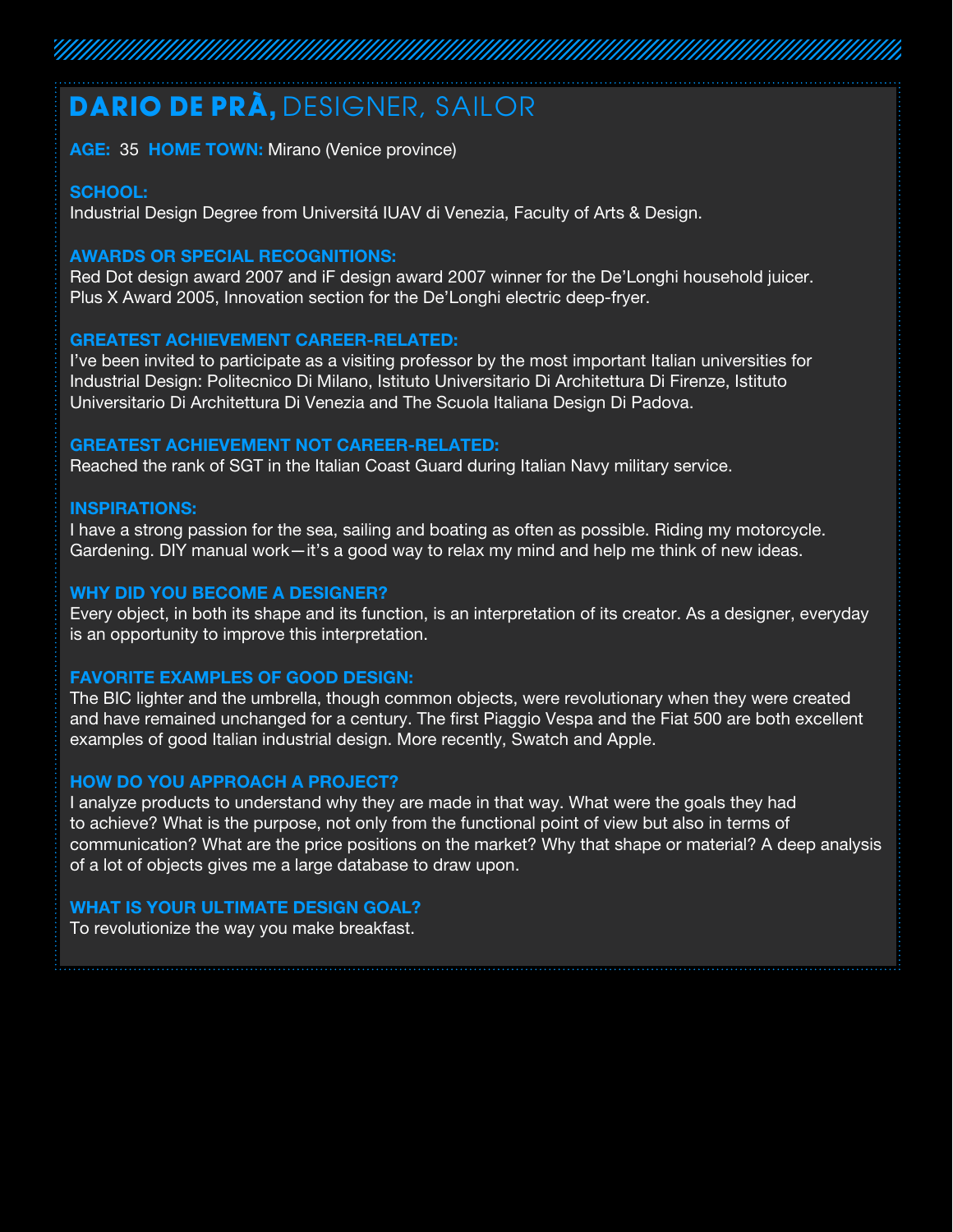

## **MAURO CERESER** Senior Designer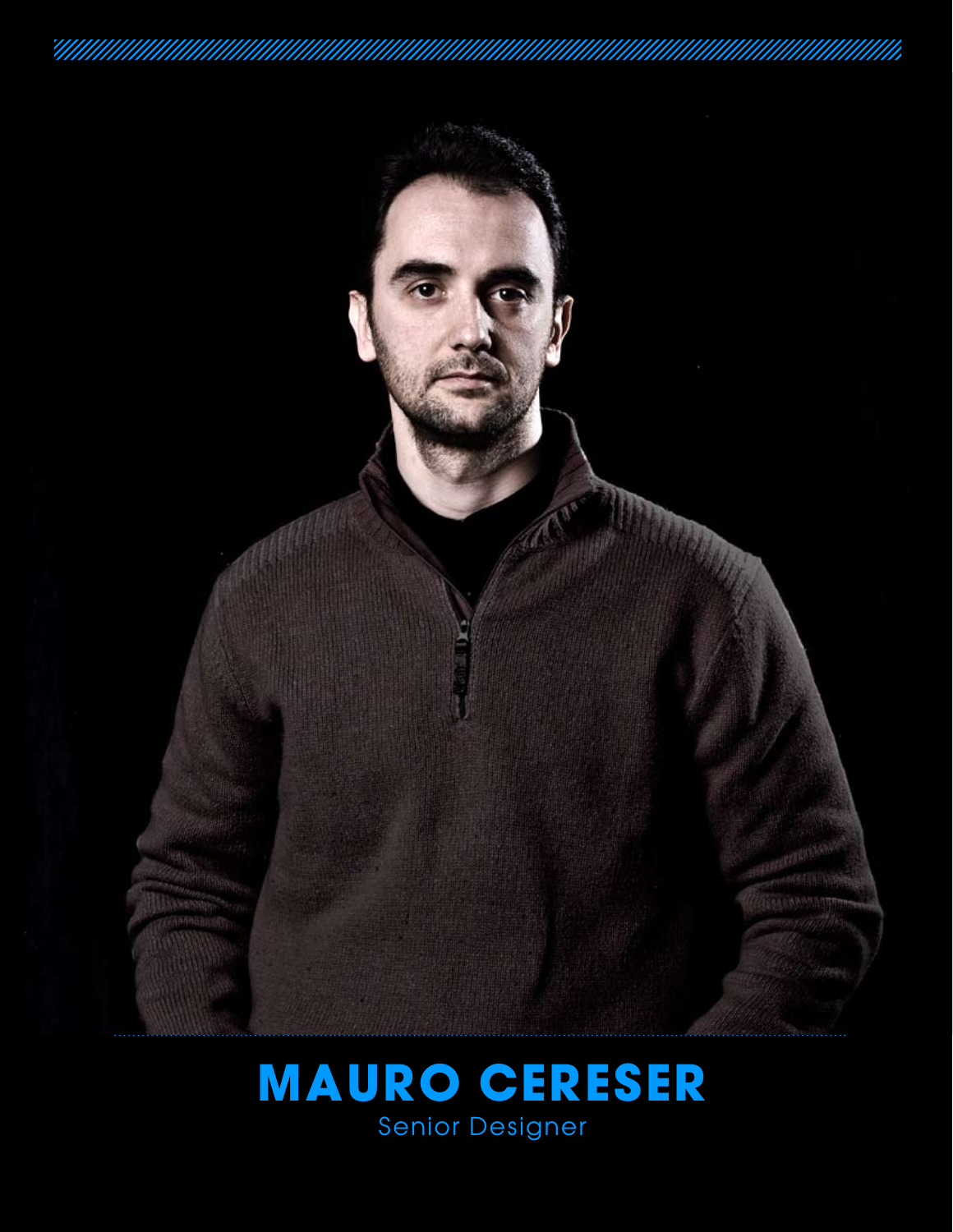## **MAURO CERESER,** DESIGNER, SPEEDRACER

AGE: 34 HOME TOWN: San Dona' di Piave (Venice)

#### SCHOOL:

Transportation Design and Interior Decorator Degrees from Istituto d' Arte Applicata e Design in Turin.

#### AWARDS OR SPECIAL RECOGNITIONS:

Plus X Award 2007, Ease-of-use section for the De'Longhi coffee machine. Plus X Award 2007, Design and Ease-of-use section for the De'Longhi Pinguino T106 ECO. Plus X Award 2007, Ease-of-use section for the De'Longhi Pinguino W110 ECO. Plus X Award 2005, Innovation section for the De'Longhi Pinguino S1000. Plus X Award 2005, Design section for the De'Longhi Pinguino T100.

#### GREATEST ACHIEVEMENT CAREER-RELATED:

The official presentation of Pinguino W series at the Genova aquarium in 2007.

#### GREATEST ACHIEVEMENT NOT CAREER-RELATED:

Participating in the Italian ski championships for military troops in 1996.

#### INSPIRATIONS:

Car design. Specifically, I admire Chris Bangle's design style for BMW. He conjugates innovation and tradition, joining simple style to dynamic shapes and creating a kind of neoclassicism form.

#### WHY DID YOU BECOME A DESIGNER?

I think is fantastic to see a product in a store and say, "I designed that."

#### FAVORITE EXAMPLES OF GOOD DESIGN:

- 1. Motorola Star Tac
- 2. Mercedes W124 series
- 3. Actual BMW 5 series
- 4. Apple design
- 5. The first Swatch
- 6. Tetrapack

#### HOW DO YOU APPROACH A PROJECT?

For me, I always try to find a way to blend the traditions of timeless designs with new innovations.

#### WHAT IS YOUR ULTIMATE DESIGN GOAL?

To make air conditioners as sexy as sports cars.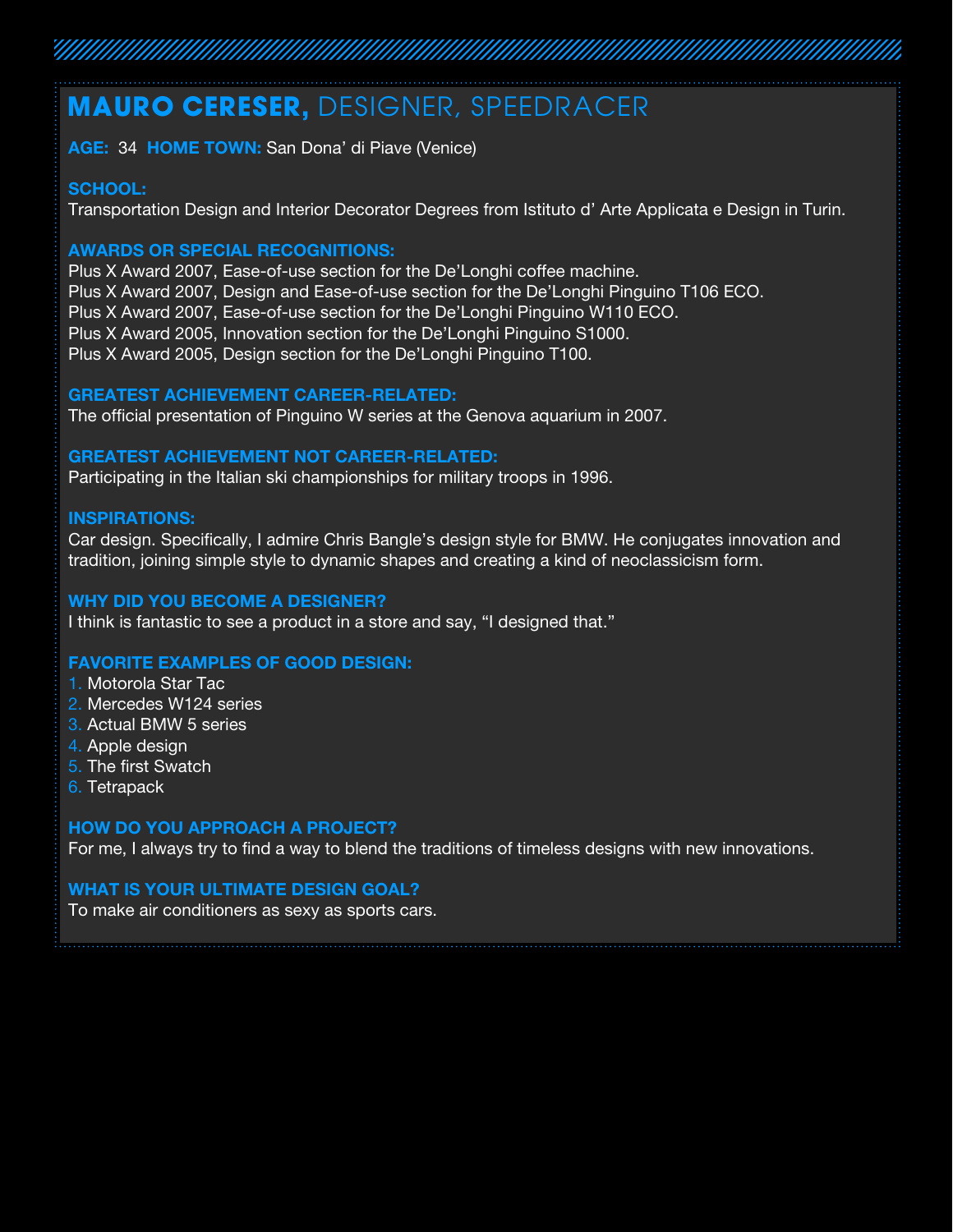

## **MARCO VAONA** Senior Designer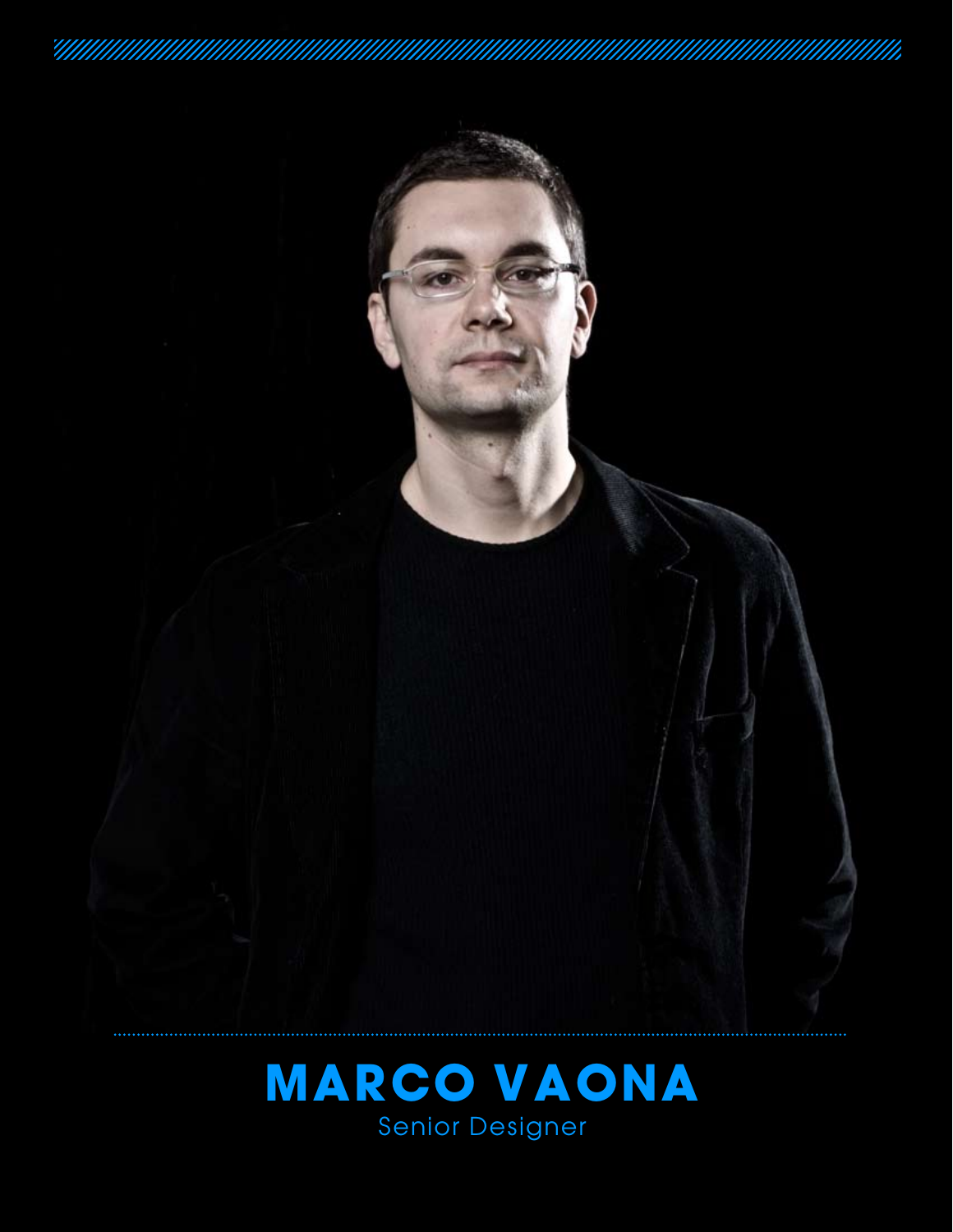### **MARCO VAONA,** DESIGNER, ROCKSTAR

#### AGE: 32 HOME TOWN: Mestre (Venice)

#### SCHOOL:

Industrial Design Degree and Masters from Scuola Italiana Design, Padova. Diploma from Scientific Liceo.

#### AWARDS OR SPECIAL RECOGNITIONS:

Red Dot design award 2007 and iF design award 2007 winner with De'Longhi "Esclusivo" breakfast collection.

#### GREATEST ACHIEVEMENT CAREER-RELATED:

Seeing the products I've designed all around the world.

### GREATEST ACHIEVEMENT NOT CAREER-RELATED:

Mastering the guitar.

#### INSPIRATIONS:

Nature, Music, and every expression of art and technology... Some names? Bruno Munari, Nuccio Bertone, Joe Colombo.

#### WHY DID YOU BECOME A DESIGNER?

When I was a kid, I was in love with an Italian sport car, the Fiat Bertone X1/9. I wrote a letter to Nuccio Bertone (the designer) asking for a catalog of my dream car. A month later they sent me back a lot of posters and information about their story and models... it was amazing. So I went deep into car design, spending time sketching by hand during my early school days (which didn't please my teachers).

#### FAVORITE EXAMPLES OF GOOD DESIGN:

- 1. Bic's classic ballpoint pen
- 2. Lego toys
- 3. Fiat Panda
- 4. Tupperware bowls
- 5. Ikea watering can VÅLLÖ.

#### HOW DO YOU APPROACH A PROJECT?

Listening to the what people need, absorbing everything that is inspiring to me in different areas of design, and trying to migrate cool concepts from different products and cultures.

#### WHAT IS YOUR ULTIMATE DESIGN GOAL?

To design a timeless object, something like the "Tizio" Lamp from Artemide designed by Richard Sapper... and see it at MoMA. Is that too much?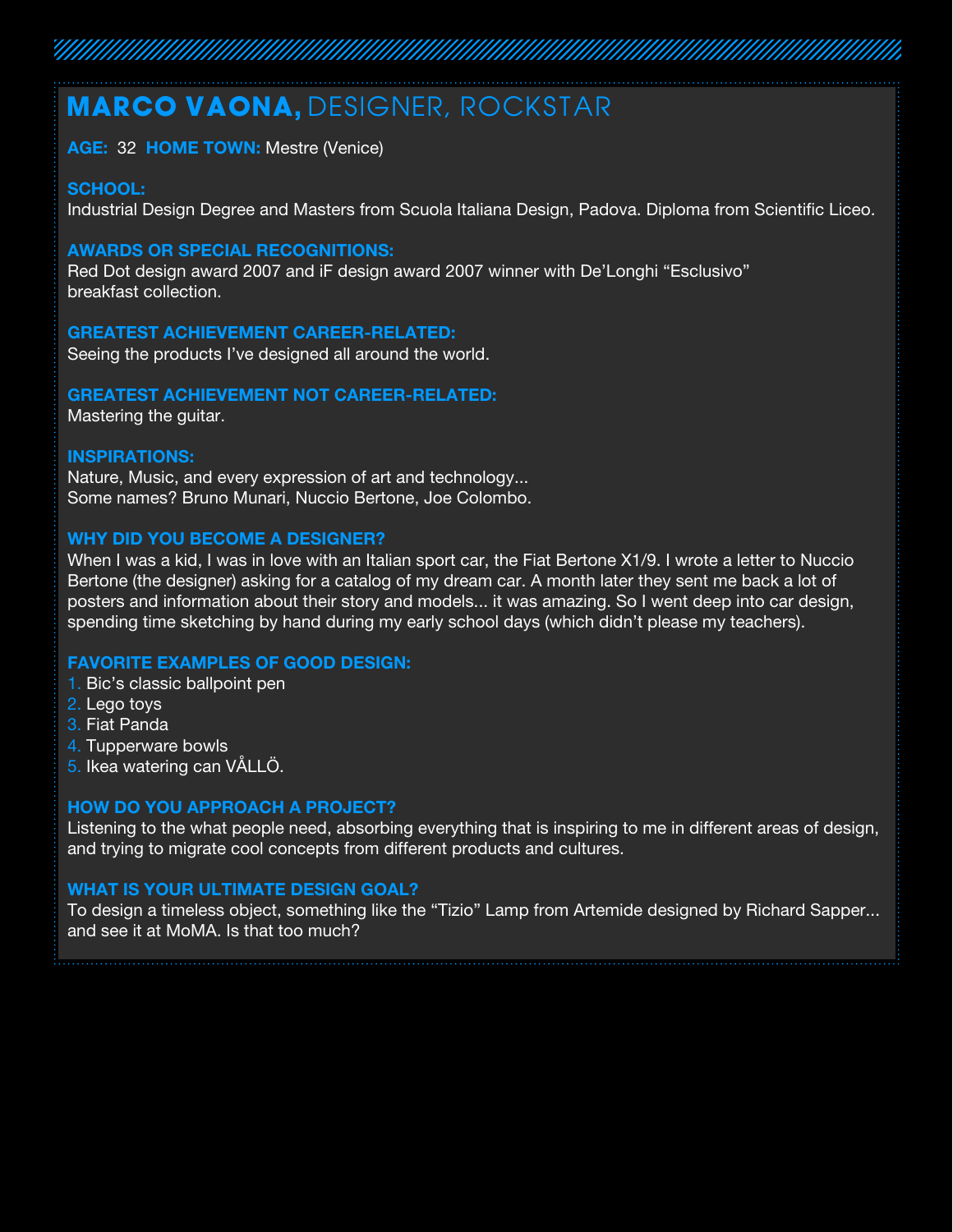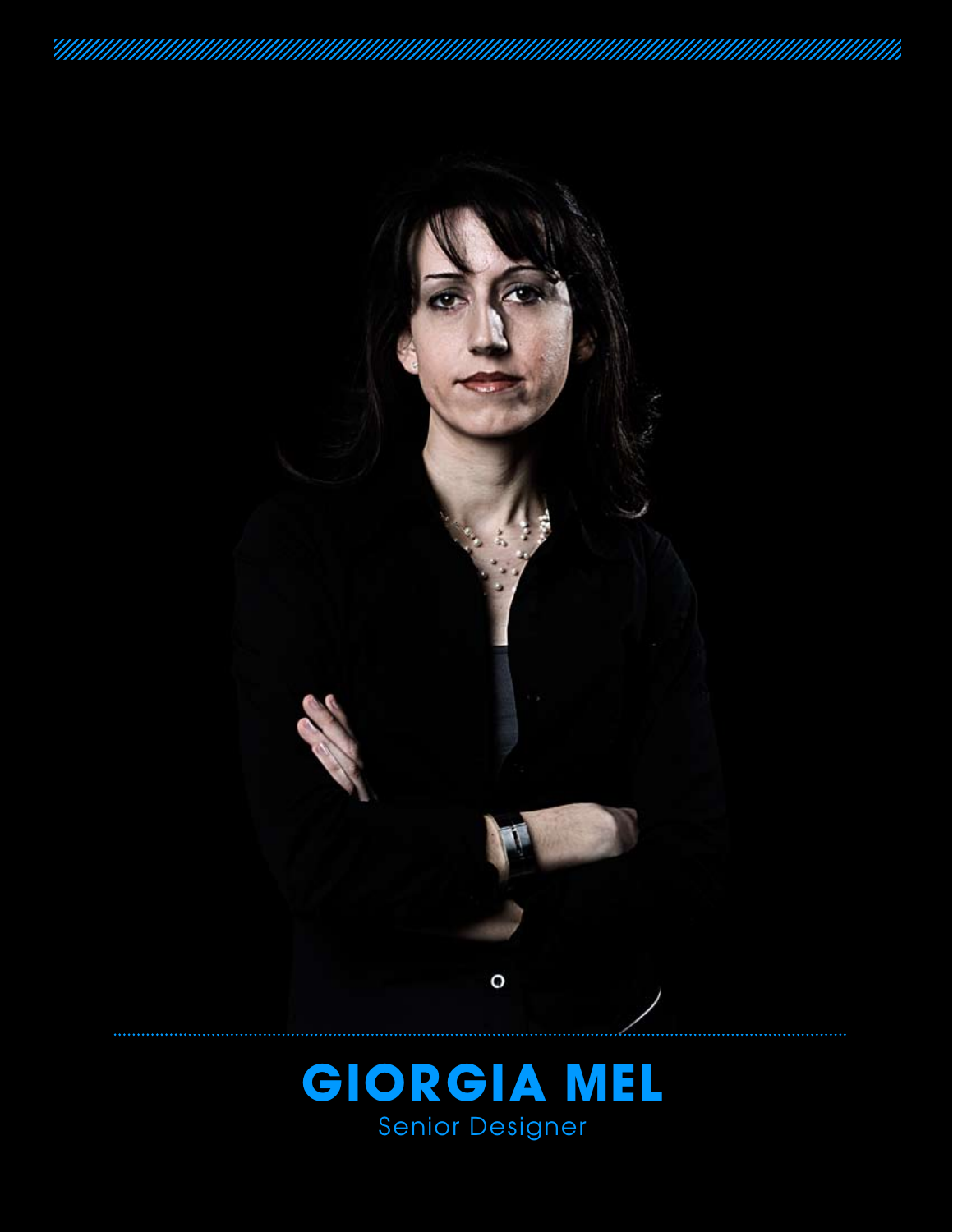## **GIORGIA MEL,** DESIGNER, POPULIST

#### AGE: 30 HOME TOWN: Verona

#### SCHOOL:

Industrial Design Degree and Masters Degree from Politecnico di Milano. Diploma in visual communication design from Liceo Artistico in Verona.

#### AWARDS OR SPECIAL RECOGNITIONS:

Red Dot design award 2007 and iF design award 2007 winner for the De'Longhi household juicer.

#### GREATEST ACHIEVEMENT CAREER-RELATED:

Serving as a guest professor at my alma mater, Politecnico di Milano.

#### GREATEST ACHIEVEMENT NOT CAREER-RELATED:

Mastering the art of the bellydance.

#### INSPIRATIONS:

Nature. Different cultures. Social events. Food.

#### WHY DID YOU BECOME A DESIGNER?

I believe in the social power of design. Good design isn't only for a few people. It can't only be for the rich or privileged. Good design has the power to benefit all people, regardless of social class. And good design should have a social purpose. It can be an answer to peoples' needs—something useful. It can give joy and happiness.

#### FAVORITE EXAMPLES OF GOOD DESIGN:

- 1. Meccano by Frank Hornby
- 2. Vespa by C. D'Ascanio
- 3. Fiat 500 by D. Giacosa
- 4. iPod by J. Ive
- 5. Beolab5000 by D. Whitfield Lewis
- 6. Lettera 22 by M. Nizzoli
- 7. Valentina by E. Sottsas
- 8. RadioTS 502 Brionvega by M. Zanuso and R.Sapper
- 9. Grillo by M. Zanuso and R. Sapper

#### HOW DO YOU APPROACH A PROJECT?

I always think that the project I'm working on will be the best project I have ever designed and it will bring about the best product of its kind.

#### WHAT IS YOUR ULTIMATE DESIGN GOAL?

I try to improve the world with small objects and little ideas, but good ones. And lots of them.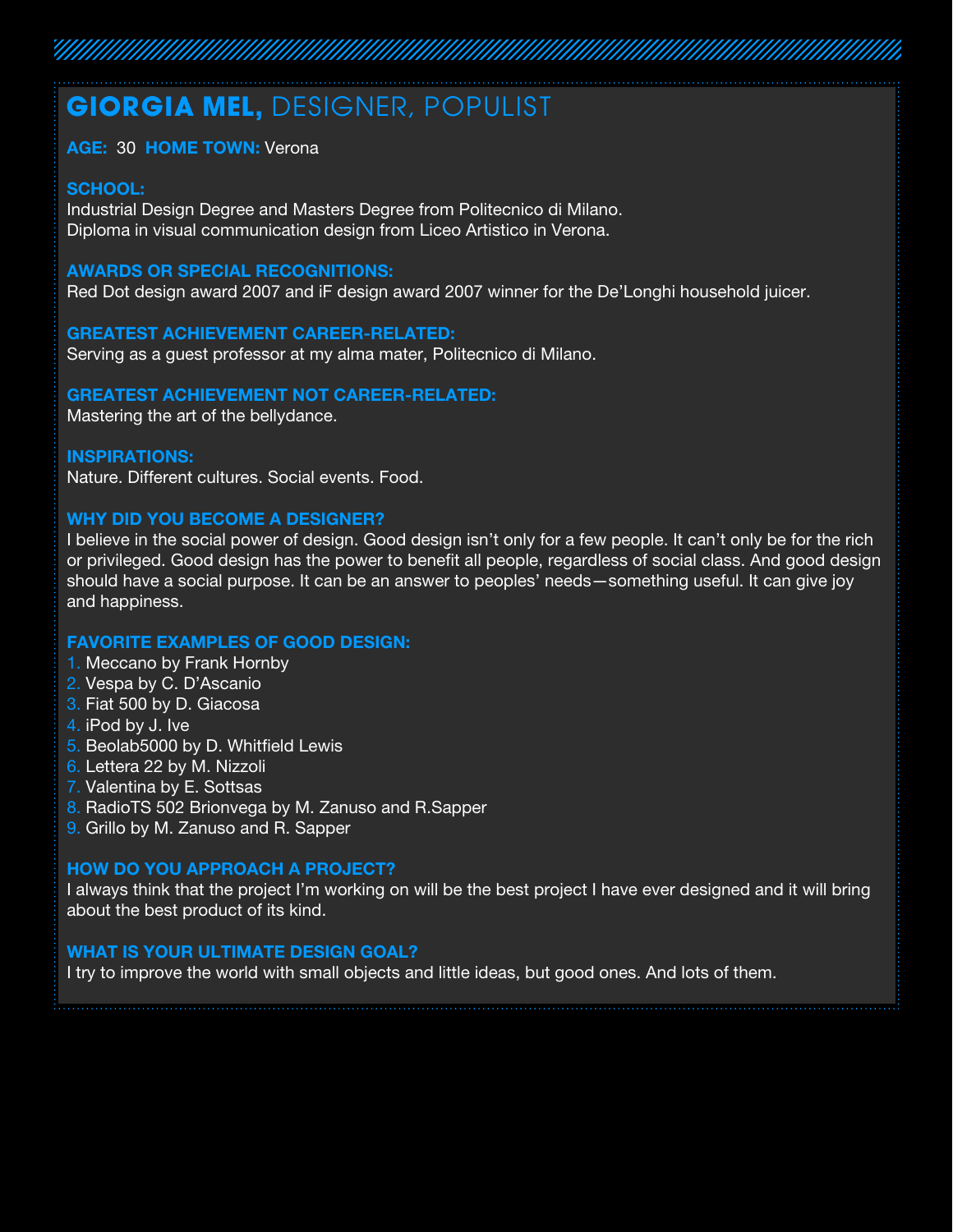

## **AMEDEO COMARELLA** Senior Designer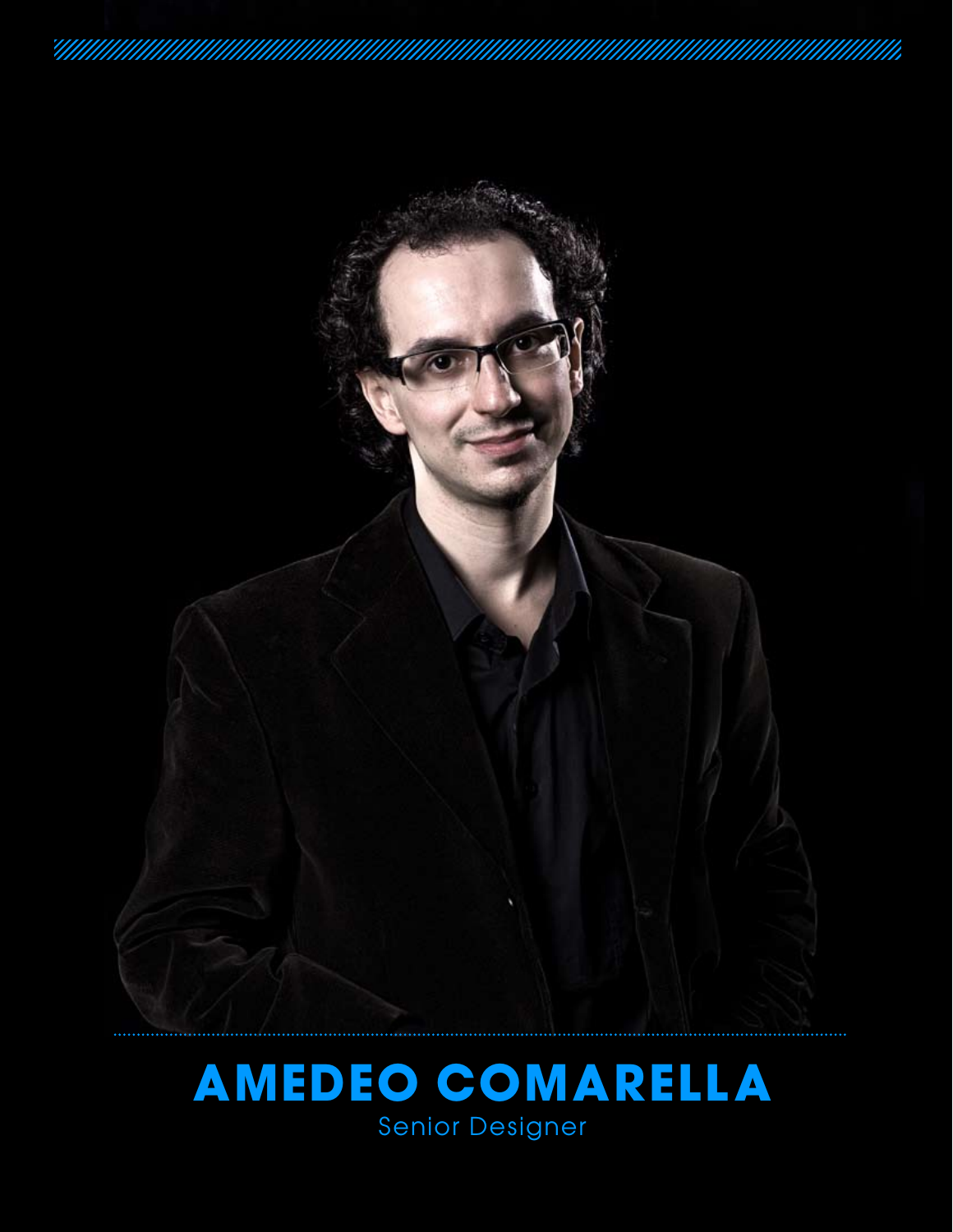### **AMEDEO COMARELLA,** DESIGNER, DREAMER

#### AGE: 29 HOME TOWN: Vidor (Treviso)

#### SCHOOL:

Industrial Design Degree from Universitá IUAV di Venezia, Faculty of Arts & Design.

#### GREATEST ACHIEVEMENT CAREER-RELATED:

Seeing the products I've designed sold in stores.

#### GREATEST ACHIEVEMENT NOT CAREER-RELATED:

Taking 2nd place in a photography contest sponsored by the Solighetto Fotografica Club on industrial landscape.

#### INSPIRATIONS:

Right now, I am influenced by the slim styles and straight lines of new electronic devices.

#### WHY DID YOU BECOME A DESIGNER?

Since I was young I've always had the desire to create new objects. I would invent small toys or new games all the time. So I wanted to find a career that allowed me to continue to create new things every day.

#### FAVORITE EXAMPLES OF GOOD DESIGN:

- 1. Saarinen table
- 2. Every new thing Apple comes out with.

#### HOW DO YOU APPROACH A PROJECT?

I spend a lot of time learning about new technological breakthroughs across all aspects of design, not so I can use them, but so I can relate to the process and understand the realization of new ideas. This way, when I begin a project I think about what types of innovation I can bring to it.

#### WHAT IS YOUR ULTIMATE DESIGN GOAL?

To design something entirely new. Something that has never existed before.